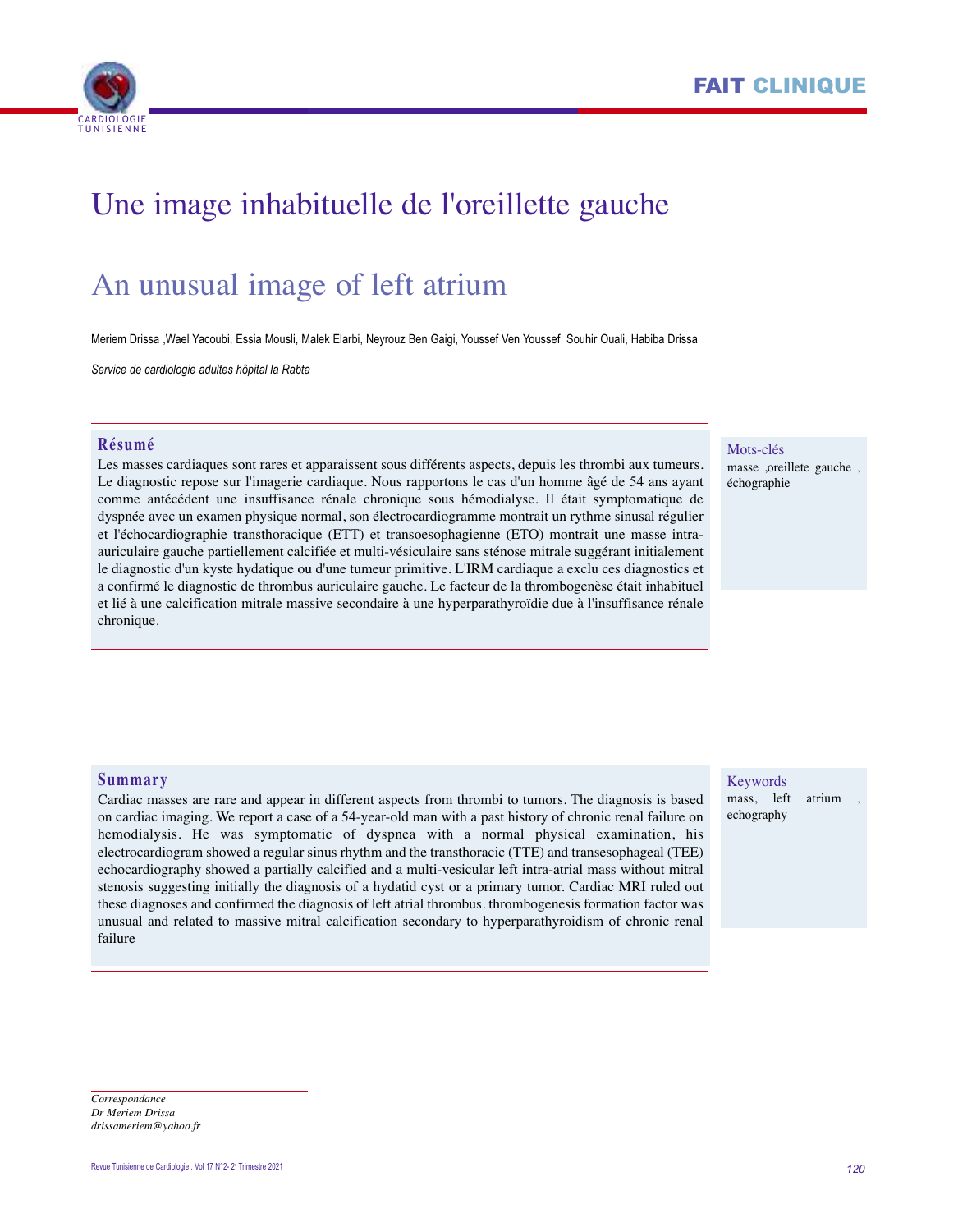## **INTRODUCTION**

Echocardiography plays a key role in establishing the diagnosis of patients with intra-cardiac mass. The differentiation between tumors, thrombi, or other infectious disease is important because of the distinct treatment strategy. But it is often difficult to triage one from the other.

## **CASE**

A city origin 54-year-old man (no notion of hydatid contagion) with a past history of chronic renal failure, presented with dyspnea classified as NYHA-III for one month. The patient was hemodialyzed via a branchial fistula. Patient had chronic hypocalcemia and hyperphosphatemia due to secondary hyperparathyroidism and was waiting for parathyroid ablation surgery. He had no palpitations, no chest pain, no syncope, nor fever, and had no history of: cardiac disease. There was no history of stroke or embolic event in the past.

Physical examination showed a regular rhythm rate at 100 beats/min; blood pressure of 140/85 mm Hg. His was apyretic and his cardiac auscultation did not reveal a cardiac murmur. There were no clinical signs of heart failure.

The electrocardiogram noted normal sinus rhythm.

On the chest x-ray our patient had only a dulling of the right pleural fornix.

Transthoracic echocardiography revealed a large, heterogenous, vesicular and partially calcified mass (5 cm in size) in the left atrium (LA), which was prolapsing to left atrium (fig 1). It was unclear whether the mass had any attachment to the interatrial septum

The mitral valve was calcified especially at the mitral annulus. The mean pressure gradient across the mitral valve on doppler was 4 mmHg. The left atrium and the left ventricle were not dilated and ejection fraction was about 60 %.

Transesophageal Echocardiography (TEE) revealed the same mass which seems to be not very mobile with a vesicular aspect and partially calcified, attached to the lateral wall of the atrium (fig 2,3). There was neither mass in the left auricle nor spontaneous contrast.



**Figure 1:** TTE: Apical four-chamber (A4C) view: heterogenous left atrium mass



**Figure 2 :** TEE: prolapsing mass



**Figure 3 :** TEE: vesicular and calcified mass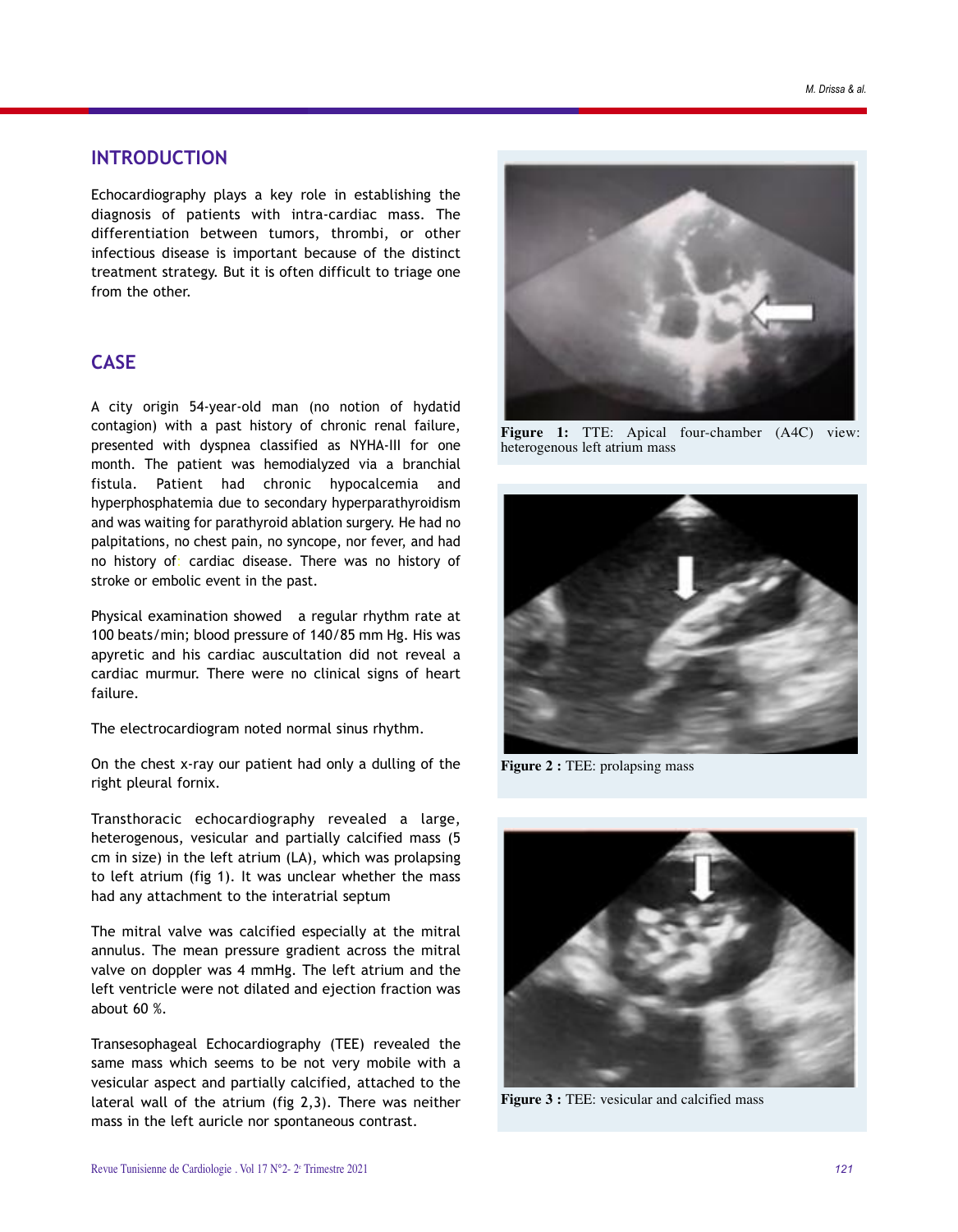The diagnosis was either a myxoma or a hydatid cyst of the left atrium. The hydatid serology was negative. Further imaging by a CT scan showed the calcified mass, with extension towards the mitral and tricuspid annulus (fig 4,5).



**Figure 4:** Cardiac CT: important annular calcifications



**Figure 6:** MRI thrombus aspect

The diagnosis of a thrombus of the left atrium was established. The search for a factor favoring the thrombi formation was carried out: we supplemented with a rhythmic Holter to detect paroxysmal or subclinical atrial fibrillation and a thrombophilia assessment was done which were all negative.

Patient was put on anticoagulation with acenocoumarol. A clinical and biological monitoring were carried out

# **DISCUSSION**

The differential diagnosis for an intra-cavitary cardiac mass includes thrombus, myxoma, and non-myxomatous neoplasm [1,2]. Diagnosis is usually based on ultrasound, besides MRI was the gold standard tools to characterize the mass and to have high diagnostic accuracy to distinguish malignant from benign cardiac masses compared to echography [3].

In our case, it was the cardiac MRI that made it possible to diagnose this left atrial mass.

Thrombus is the most common intracardiac mass and accountable for thromboembolic events. therefore, identification and monitoring impact the patient care [4].

Cardiac-myxomas [5] are the most common benign primary tumors of the heart and generally found in the left atrium (LA) and account for 30–50% of all benign primary cardiac tumors [6]. Non myxomatous neoplasm



**Figure 5 :** cardiac CT: mediastinal window: left atrial mass

To better characterize the tumor an MRI was requested which showed either on first-pass perfusion or late gadolinium enhancement (LGE) images no evidence of enhancement because of the avascular nature of this mass which is in favor of a thrombus (fig 6).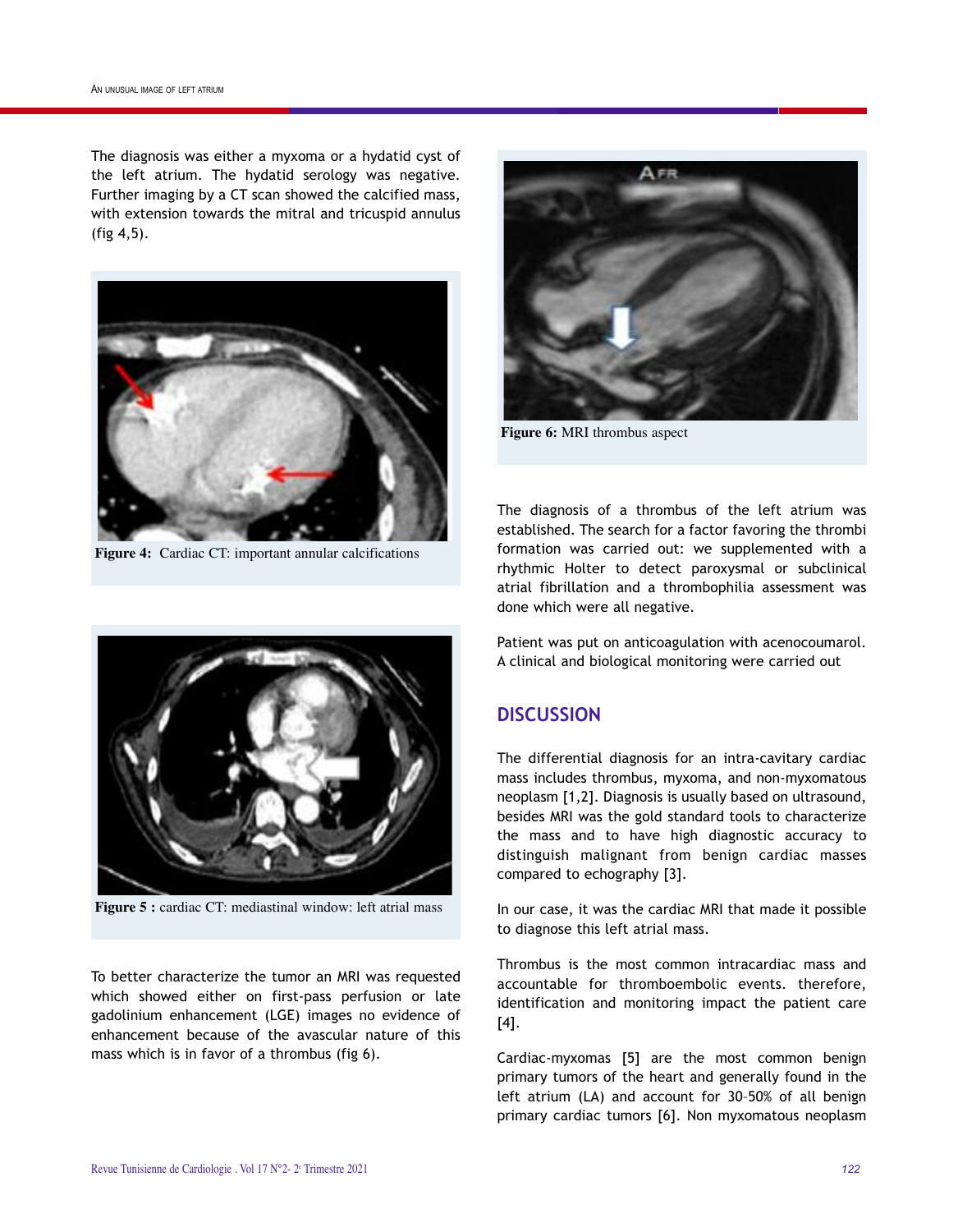like Hydatid disease with isolated cardiac involvement is rare and occurs in only 0.02%–2% of cases [7].

Thrombus most commonly occurs in the left atrium, particularly in the left atrial appendage in patients with atrial fibrillation.

Most of the cardiac thrombi appear to be small, homogeneous, and immobile masses within the chambers [8].

In the present patient, features were consistent with unhabitual thrombus: large, heterogenous, which was prolapsing not mobile suggesting the diagnosis of a myxoma; In addition to that it was partially calcified which testifies to its chronicity, and vesicular which looks like a hydatid cyst.

Also, despite its bigness and its prolapsing movement, our patient had not any embolic accident

The probable predisposing factors for thrombus formation are mitral valve disease, non-valvular atrial fibrillation, severe LV dysfunction, and other causes of atrial contractile failure [9].

Thrombus formation in the presence of sinus rhythm is rare [9]. Any condition predisposing to low flow state can lead to its formation.

This case is interesting because our patient has no known predisposing factor as he was in sinus rhythm, he had no mitral stenosis.

Some authors [10,11] reported that, in chronic renal failure patients mitral, calcifications may be a rare cause of atrial thrombus even in the absence of valvular stenosis.

Similarly, Stein and Soble reported two patients with cerebral embolism and mitral annular calcifications (MAC) in whom TTE identified a mass, which appeared to be a thrombus, attached to the calcified portion of the mitral apparatus. They suggested that thrombus formation on top of MAC may be a pathophysiologic link between ischemic cerebral events and MAC[12].

Eicher et al. described 182 patients who presented with arterial thromboembolic events, 10 of whom (5.5%) had MAC without any other potential embolic source. In three cases (1.64%), TTE disclosed a large, pedunculated, vegetation-like mass, presumed to be a

thrombus, attached to the posterior part of a heavily calcified mitral annulus fibrosis [13].

In addition, Since the introduction of TTE and TEE, several reports of mobile components associated with MAC in patients with CVA cardiovascular accident (CVA) or peripheral emboli have been described. These imaging and echocardiographic reports further support the role of systemic emboli arising from MAC as a primary cause of CVA [14,15].

In our case thrombus formation is most likely due to the presence of these mitral calcifications.

# **CONCLUSION**

Our case highlights the superiority of MRI over ultrasound in characterizing masses and illustrates a rare aspect of a left intra-atrial thrombus with unusual both ultrasound features and thrombogenesis formation factor.